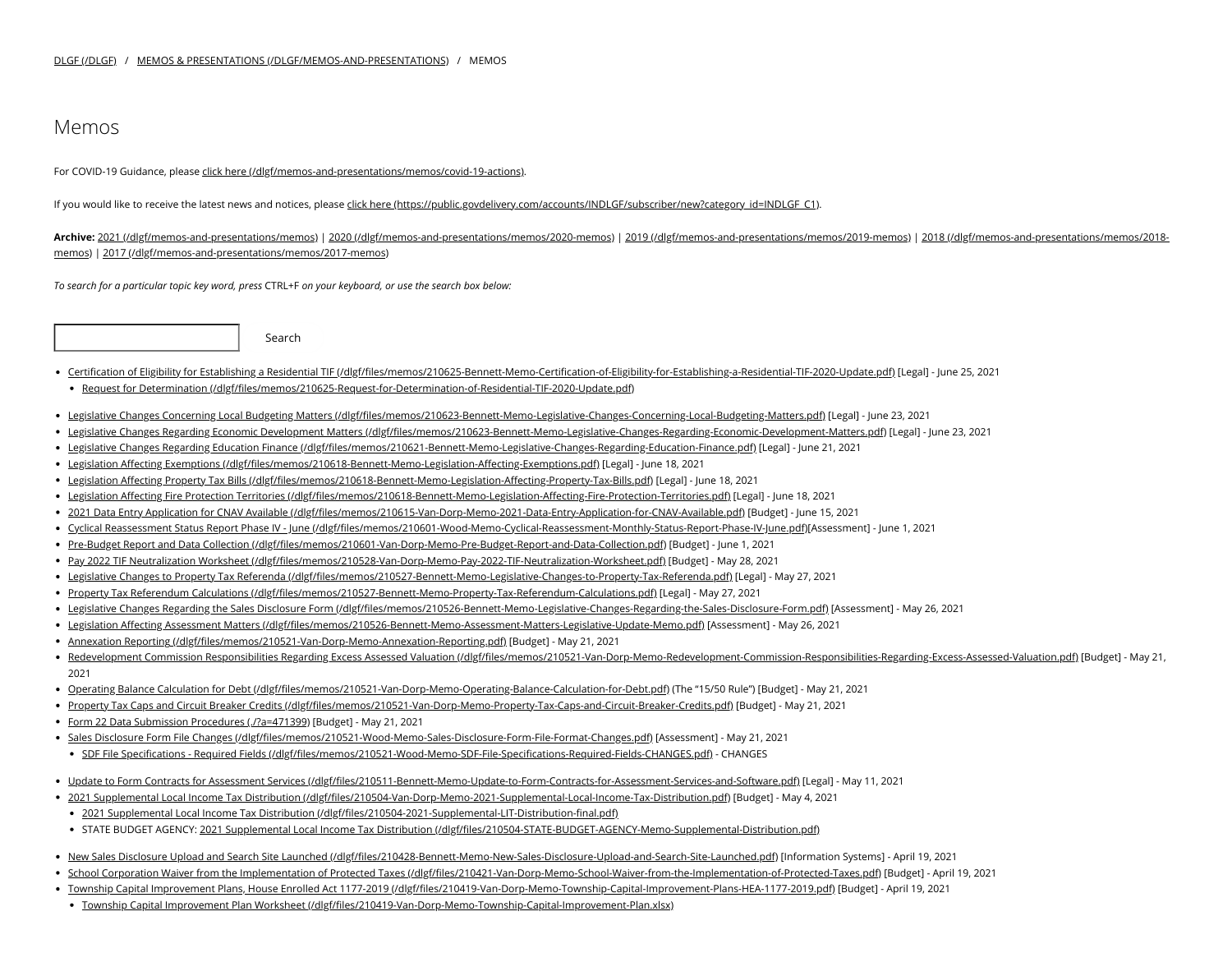- 2021 Assessment Submission Calendar [\(/dlgf/files/210416-Wood-Memo-2021-Assessment-Calendar-Revised.pdf\)](https://www.in.gov/dlgf/files/210416-Wood-Memo-2021-Assessment-Calendar-Revised.pdf) [Assessment] April 16, 2021
- Personal Property Filing Due Date [\(/dlgf/files/210416-Wood-Memo-Personal-Property-Filing-Due-Date.pdf\)](https://www.in.gov/dlgf/files/210416-Wood-Memo-Personal-Property-Filing-Due-Date.pdf) [Assessment] April 16, 2021
- 2021 Level I, II, and III Continuing Education Classes Second Quarter [\(/dlgf/files/210331-Wood-Memo-2021-Level-I-and-II-Continuing-Education-Classes-Second-Qtr.pdf\)](https://www.in.gov/dlgf/files/210331-Wood-Memo-2021-Level-I-and-II-Continuing-Education-Classes-Second-Qtr.pdf) [Assessment] March 31, 2021
- 2021 Levy Freeze Certification and Equivalency Rates [\(/dlgf/files/210323-Van-Dorp-Memo-2021-Levy-Freeze-Certification-and-Equivalency-Rates.pdf\)](https://www.in.gov/dlgf/files/210323-Van-Dorp-Memo-2021-Levy-Freeze-Certification-and-Equivalency-Rates.pdf) [Budget] March 23, 2021
- Report [\(/dlgf/files/210323-Van-Dorp-Memo-REPORT-2021-Levy-Freeze-Certification-and-Equivalency-Rates.pdf\)](https://www.in.gov/dlgf/files/210323-Van-Dorp-Memo-REPORT-2021-Levy-Freeze-Certification-and-Equivalency-Rates.pdf)
- Cyclical Reassessment Plan for the 2022-2026 Cycle [\(/dlgf/files/210323-Wood-Memo-Cyclical-Reassessment-Plan-for-the-2022-2026-Cycle.pdf\)](https://www.in.gov/dlgf/files/210323-Wood-Memo-Cyclical-Reassessment-Plan-for-the-2022-2026-Cycle.pdf) [Assessment] March 23, 2021
- Gateway Submission of 2020 TIF Management Report [\(/dlgf/files/210311-Maitland-Memo-Gateway-Submission-of-2020-TIF-Management-Report.pdf\)](https://www.in.gov/dlgf/files/210311-Maitland-Memo-Gateway-Submission-of-2020-TIF-Management-Report.pdf) [Information Systems] March 11, 2021
- Phase IV Cyclical Reassessment [\(/dlgf/files/210308-Wood-Memo-Phase-IV-Cyclical-Reassessment.pdf\)](https://www.in.gov/dlgf/files/210308-Wood-Memo-Phase-IV-Cyclical-Reassessment.pdf) [Assessment] March 8, 2021
- Legislation Affecting Township and Fire Funding Matters Townships [\(/dlgf/files/210224-Van-Dorp-Memo-Townships-Township-and-Fire-Funding-Matters.pdf\)](https://www.in.gov/dlgf/files/210224-Van-Dorp-Memo-Townships-Township-and-Fire-Funding-Matters.pdf) [Budget] February 24, 2021
- Template [\(/dlgf/files/210224-Van-Dorp-Memo-TEMPLATE-Legislation-Affecting-Township-and-Fire-Funding-Matters.xlsx\)](https://www.in.gov/dlgf/files/210224-Van-Dorp-Memo-TEMPLATE-Legislation-Affecting-Township-and-Fire-Funding-Matters.xlsx)
- . Legislation Affecting Township and Fire Funding Matters Fire Districts [\(/dlgf/files/210224-Van-Dorp-Memo-Fire-Districts-Township-and-Fire-Funding-Matters.pdf\)](https://www.in.gov/dlgf/files/210224-Van-Dorp-Memo-Fire-Districts-Township-and-Fire-Funding-Matters.pdf) [Budget] February 24, 2021
- Template [\(/dlgf/files/210224-Van-Dorp-Memo-TEMPLATE-Legislation-Affecting-Township-and-Fire-Funding-Matters.xlsx\)](https://www.in.gov/dlgf/files/210224-Van-Dorp-Memo-TEMPLATE-Legislation-Affecting-Township-and-Fire-Funding-Matters.xlsx)
- Continuing Education Clarification [\(/dlgf/files/210218-Wood-Memo-Continuing-Education-Clarification.pdf\)](https://www.in.gov/dlgf/files/210218-Wood-Memo-Continuing-Education-Clarification.pdf) [Assessment] February 18, 2021
- PTABOA Annual Report Application [\(/dlgf/files/210215-Maitland-Memo-2021-PTABOA-Annual-Report-Application.pdf\)](https://www.in.gov/dlgf/files/210215-Maitland-Memo-2021-PTABOA-Annual-Report-Application.pdf) [Information Systems] February 15, 2021
- Procedures for the Establishment and Reestablishment of Cumulative Funds [\(/dlgf/files/210210-Van-Dorp-Memo-Procedures-for-the-Establishment-of-Cumulative-Funds.pdf\)](https://www.in.gov/dlgf/files/210210-Van-Dorp-Memo-Procedures-for-the-Establishment-of-Cumulative-Funds.pdf) [Budget] February 10, 2021
- Templates [\(/dlgf/files/210210-Van-Dorp-Memo-TEMPLATES-Cumulative-Funds-Appendices-A-F.docx\)](https://www.in.gov/dlgf/files/210210-Van-Dorp-Memo-TEMPLATES-Cumulative-Funds-Appendices-A-F.docx)
- Local Income Tax Templates, Pre-Review, Submission Procedures [\(/dlgf/files/210210-Van-Dorp-Memo-Local-Income-Tax-Memo.pdf\)](https://www.in.gov/dlgf/files/210210-Van-Dorp-Memo-Local-Income-Tax-Memo.pdf) [Budget] February 10, 2021
	- Templates [\(/dlgf/files/210210-Van-Dorp-Memo-TEMPLATES-Local-Income-Tax-Memo.docx\)](https://www.in.gov/dlgf/files/210210-Van-Dorp-Memo-TEMPLATES-Local-Income-Tax-Memo.docx)
- Gateway Support Email Change [\(/dlgf/files/210208-Bennett-Memo-Gateway-Support-Change.pdf\)](https://www.in.gov/dlgf/files/210208-Bennett-Memo-Gateway-Support-Change.pdf) [Information Systems] February 8, 2021
- Treasurer's Tax Statement (TS-1) for 2021 Updated [\(/dlgf/files/210205-Bennett-Memo-Treasurer-Tax-Statement-TS-1-for-2021.pdf\)](https://www.in.gov/dlgf/files/210205-Bennett-Memo-Treasurer-Tax-Statement-TS-1-for-2021.pdf) [Legal] February 5, 2021
- Additional Appropriation Submissions [\(/dlgf/files/210205-Van-Dorp-Memo-Additional-Appropriation-Submissions.pdf\)](https://www.in.gov/dlgf/files/210205-Van-Dorp-Memo-Additional-Appropriation-Submissions.pdf) [Budget] February 5, 2021
- 2021 Budget Calendar [\(/dlgf/files/210128-Van-Dorp-Memo-2021-Budget-Calendar.pdf\)](https://www.in.gov/dlgf/files/210128-Van-Dorp-Memo-2021-Budget-Calendar.pdf) [Budget] January 28, 2021
- 2021 Assessment Submission Calendar [Assessment] January 28, 2021
- 2021 Gateway Submission Calendar [\(/dlgf/files/210128-Maitland-Memo-2021-Gateway-Submission-Calendar.pdf\)](https://www.in.gov/dlgf/files/210128-Maitland-Memo-2021-Gateway-Submission-Calendar.pdf) [Information Systems] January 28, 2021
- 2021 Data Submission Calendar [\(/dlgf/files/210128-Johnson-Memo-2021-Data-Submission-Calendar.pdf\)](https://www.in.gov/dlgf/files/210128-Johnson-Memo-2021-Data-Submission-Calendar.pdf) [Data Analysis] January 28, 2021
- Clark County 2021 Local Income Tax Distributions [\(/dlgf/files/210126-Van-Dorp-Memo-2021-Clark-County-Local-Income-Tax.pdf\)](https://www.in.gov/dlgf/files/210126-Van-Dorp-Memo-2021-Clark-County-Local-Income-Tax.pdf) [Budget] January 26, 2021
- 2021 DLGF Webinars [\(/dlgf/files/210126-Banks-Memo-2021-Webinars.pdf\)](https://www.in.gov/dlgf/files/210126-Banks-Memo-2021-Webinars.pdf) [Communications] January 26, 2021
- Delinquency Reports and Calculation of Levy Excess Amounts [\(/dlgf/files/210125-Van-Dorp-Memo-2021-Delinquency-Reports-and-Calculation-of-Levy.pdf\)](https://www.in.gov/dlgf/files/210125-Van-Dorp-Memo-2021-Delinquency-Reports-and-Calculation-of-Levy.pdf) [Budget] January 25, 2021
- Template [\(/dlgf/files/210125-Van-Dorp-Memo-Delinquency-Template.xlsx\)](https://www.in.gov/dlgf/files/210125-Van-Dorp-Memo-Delinquency-Template.xlsx)
- . 2021 Level I, II, and III Continuing Education Classes First Quarter [\(/dlgf/files/210121-Wood-Memo-2021-Level-I-and-II-Continuing-Education-Classes.pdf\)](https://www.in.gov/dlgf/files/210121-Wood-Memo-2021-Level-I-and-II-Continuing-Education-Classes.pdf) [Assessment] January 21, 2021
- Reporting Requirement for Solid Waste Management Districts [\(/dlgf/files/210120-Maitland-Memo-Reporting-Requirement-for-Solid-Waste-Management-Districts.pdf\)](https://www.in.gov/dlgf/files/210120-Maitland-Memo-Reporting-Requirement-for-Solid-Waste-Management-Districts.pdf) [Information Systems] January 20, 2021
- 2021 Indiana Chapter IAAO First and Second Quarter Courses [\(/dlgf/files/210120-Wood-Memo-IAAO-2021-Courses.pdf\)](https://www.in.gov/dlgf/files/210120-Wood-Memo-IAAO-2021-Courses.pdf) [Assessment] January 19, 2021
- 2021 Level I and Level II Assessor Appraiser Certification Examinations [\(/dlgf/files/210119-Wood-Memo-2021-Assessor-Appraiser-Certification-Examinations.pdf\)](https://www.in.gov/dlgf/files/210119-Wood-Memo-2021-Assessor-Appraiser-Certification-Examinations.pdf) [Assessment] January 19, 2021
- Gateway Debt Management [\(/dlgf/files/210112-Maitland-Memo-Gateway-Debt-Management.pdf\)](https://www.in.gov/dlgf/files/210112-Maitland-Memo-Gateway-Debt-Management.pdf) [Information Systems] January 12, 2021
- Supplement to 50 IAC 4.2-15-14 Present Value of Personal Property Leases [\(/dlgf/files/210112-Wood-Memo-Present-Value-of-Personal-Property-Leases.pdf\)](https://www.in.gov/dlgf/files/210112-Wood-Memo-Present-Value-of-Personal-Property-Leases.pdf) [Assessment] January 12, 2021
- Ratio Study Guidance [\(/dlgf/files/210111-Wood-Memo-2021-Ratio-Study-Guidance.pdf\)](https://www.in.gov/dlgf/files/210111-Wood-Memo-2021-Ratio-Study-Guidance.pdf) [Assessment] January 11, 2021
	- Narrative Template [\(/dlgf/files/Narrative-Template.docx\)](https://www.in.gov/dlgf/files/Narrative-Template.docx)
	- Sample Ratio Study [\(/dlgf/files/Sample\\_Ratio\\_Study\\_2021.xlsx\)](https://www.in.gov/dlgf/files/Sample_Ratio_Study_2021.xlsx)
	- Sample Workbook [\(/dlgf/files/Sample\\_Workbook\\_2021.xlsx\)](https://www.in.gov/dlgf/files/Sample_Workbook_2021.xlsx)
- Addendum to: 50 IAC 1-3-1 Assessments of Oil and Gas [\(/dlgf/files/210111-Wood-Memo-Assessments-of-Oil-and-Gas.pdf\)](https://www.in.gov/dlgf/files/210111-Wood-Memo-Assessments-of-Oil-and-Gas.pdf) [Assessment] January 11, 2021
- Certification of Agricultural Land Base Rate 2021 [\(/dlgf/files/200104-Bennett-Memo-Certification-of-Agricutural-Land-Base-Rate-2021.pdf\)](https://www.in.gov/dlgf/files/200104-Bennett-Memo-Certification-of-Agricutural-Land-Base-Rate-2021.pdf) [Assessment] January 4, 2021
- Resource Packet [\(/dlgf/files/Agland-Base-Rate-Resource-Material-Packet-1-1-2021-Final.pdf\)](https://www.in.gov/dlgf/files/Agland-Base-Rate-Resource-Material-Packet-1-1-2021-Final.pdf)
- Golf Course Guidance [\(/dlgf/files/210104-Wood-Memo-Golf-Course-Guidance.pdf\)](https://www.in.gov/dlgf/files/210104-Wood-Memo-Golf-Course-Guidance.pdf) [Assessment] January 4, 2021
- Assessment Rate of Classified Forests, Windbreaks, & Filter Strips [\(/dlgf/files/210104-Wood-Memo-Assessment-Rate-of-Classified-Land.pdf\)](https://www.in.gov/dlgf/files/210104-Wood-Memo-Assessment-Rate-of-Classified-Land.pdf) [Assessment] January 4, 2021
- Cyclical Reassessment Status Report Phase III January [\(/dlgf/files/210104-Wood-Memo-Cyclical-Reassessment-Monthly-Status-Report-Phase-III-January.pdf\)](https://www.in.gov/dlgf/files/210104-Wood-Memo-Cyclical-Reassessment-Monthly-Status-Report-Phase-III-January.pdf) [Assessment] January 4, 2021

## **Search Archived DLGF Memorandum and Presentations**